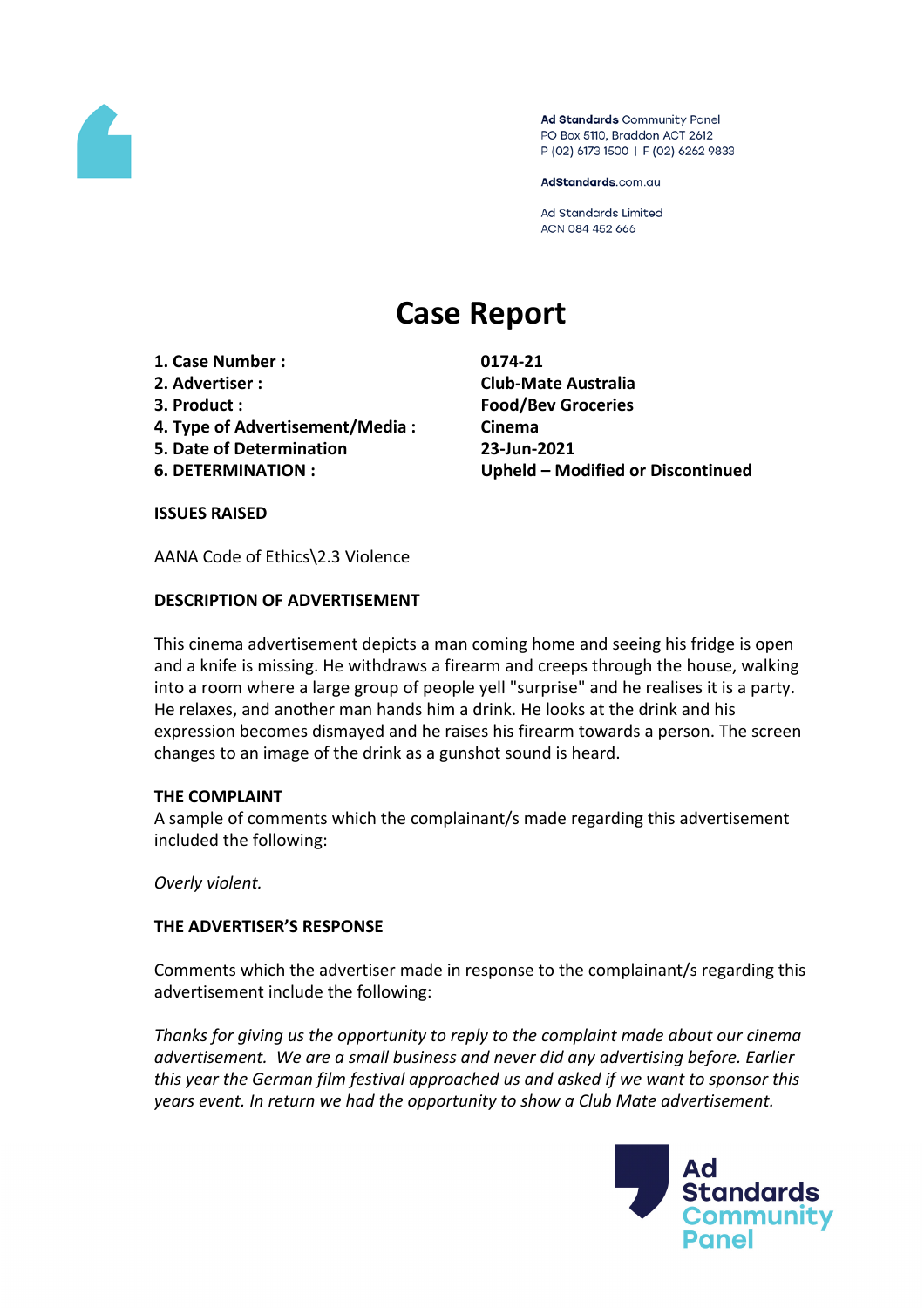

*Since we had no resources to create an advertisement on such short notice, we remembered that there existed a spot. The spot was made by a film student at the Filmhochschule Baden-Wuertemberg (Film Academy) in 2017 as part of his Bachelor degree. We contacted the director and he was happy to have his spot played at the German Film Festival.*

*In regards to AANA Code of Ethics I want to point out that our spot is neither discriminating or degrading nor is any sex or nudity to be seen. There is no coarse language used, the only words spoken are "Ueberrraschung (Surprise)" and "Club Mate. Better bring the original".*

*It is distinguishable as advertisement and we can not identify any health or safety related issues.*

## *Setting:*

*The ad is exclusively played at participating cinemas of the German Film Festival as part of the German Film Festival. The spot is not shown on TV or any other media. The spot is not played at any other cinemas or cinema sessions but the sessions of the German Film Festival (25/5 - 4/7)*

*The tickets for the German Film Festival are 18+. No minors or kids will ever see our advertisement. We thought it would be great to give a young German director the chance to have his spot shown at the German Film Festival. We expected that adults that are clearly interested in German Films would understand the underlying German humor of the spot, mocking the German film industry on the one hand as well as the loyalty of Club Mate drinkers on the other hand. The insinuation that someone would shoot his friends over the wrong drink seemed to absurd to us that anyone would take it serious. It is not much more then an insinuation, as you don't see any one shooting or getting shot.*

*We are very sorry if anyone felt offended by the spot or even thought we would in any way support violence. Club Mate Australia condemns any form of violence!*

## **THE DETERMINATION**

The Ad Standards Community Panel (the Panel) considered whether this advertisement breaches Section 2 of the AANA Code of Ethics (the Code).

The Panel noted the complainant's concern that the advertisement depicts violence.

The Panel viewed the advertisement and noted the advertiser's response.

# **Section 2.3: Advertising shall not present or portray violence unless it is justifiable in the context of the product or service advertised**

The Panel noted that the Practice Note to the Code states: